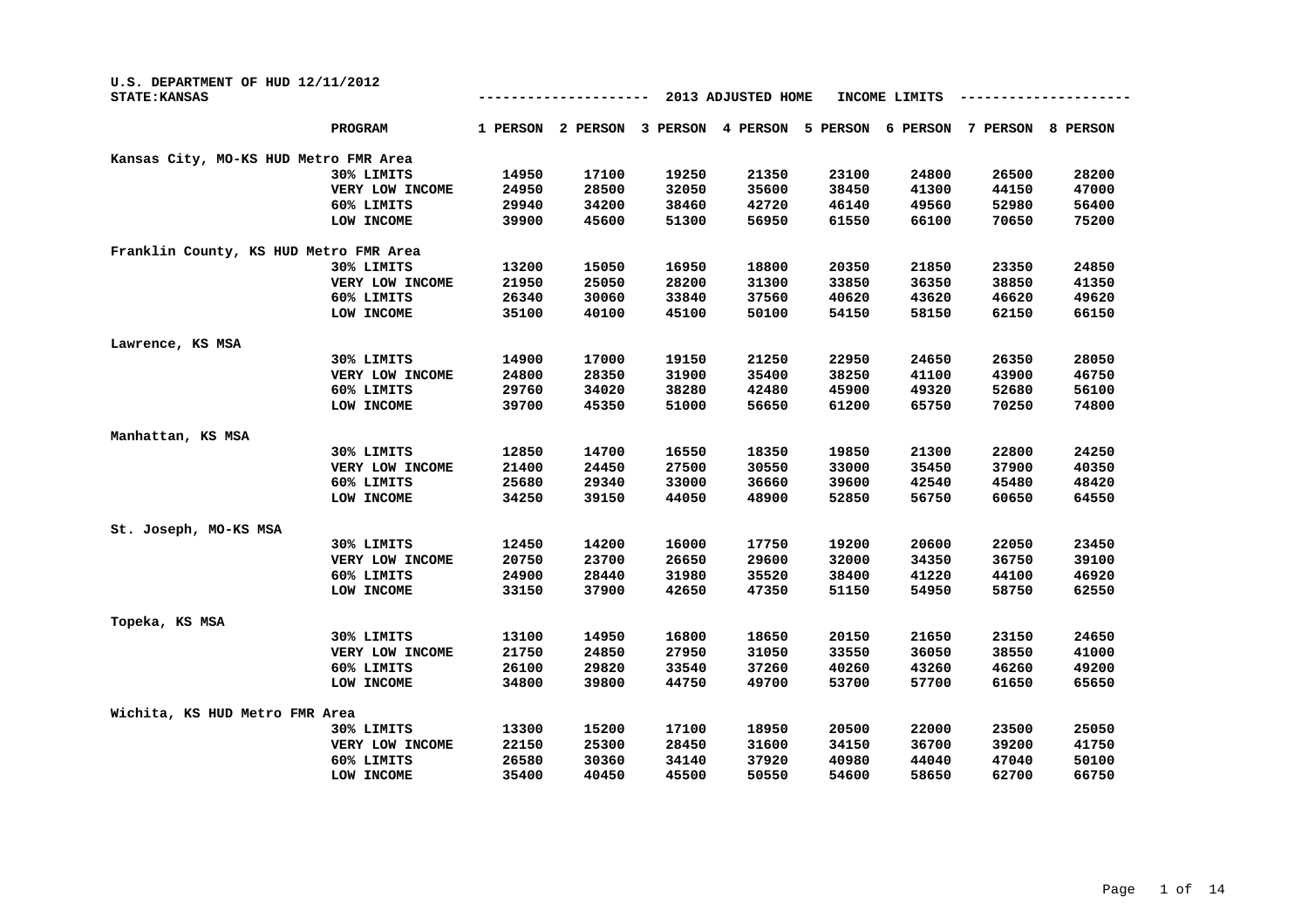| U.S. DEPARTMENT OF HUD 12/11/2012<br><b>STATE: KANSAS</b> |                 |          |          |          | 2013 ADJUSTED HOME |          | INCOME LIMITS |          |          |
|-----------------------------------------------------------|-----------------|----------|----------|----------|--------------------|----------|---------------|----------|----------|
|                                                           | <b>PROGRAM</b>  | 1 PERSON | 2 PERSON | 3 PERSON | 4 PERSON           | 5 PERSON | 6 PERSON      | 7 PERSON | 8 PERSON |
| Sumner County, KS HUD Metro FMR Area                      |                 |          |          |          |                    |          |               |          |          |
|                                                           | 30% LIMITS      | 13950    | 15950    | 17950    | 19900              | 21500    | 23100         | 24700    | 26300    |
|                                                           | VERY LOW INCOME | 23250    | 26600    | 29900    | 33200              | 35900    | 38550         | 41200    | 43850    |
|                                                           | 60% LIMITS      | 27900    | 31920    | 35880    | 39840              | 43080    | 46260         | 49440    | 52620    |
|                                                           | LOW INCOME      | 37200    | 42500    | 47800    | 53100              | 57350    | 61600         | 65850    | 70100    |
| Allen County, KS                                          |                 |          |          |          |                    |          |               |          |          |
|                                                           | 30% LIMITS      | 11600    | 13250    | 14900    | 16550              | 17900    | 19200         | 20550    | 21850    |
|                                                           | VERY LOW INCOME | 19350    | 22100    | 24850    | 27600              | 29850    | 32050         | 34250    | 36450    |
|                                                           | 60% LIMITS      | 23220    | 26520    | 29820    | 33120              | 35820    | 38460         | 41100    | 43740    |
|                                                           | LOW INCOME      | 30950    | 35350    | 39750    | 44150              | 47700    | 51250         | 54750    | 58300    |
| Anderson County, KS                                       |                 |          |          |          |                    |          |               |          |          |
|                                                           | 30% LIMITS      | 11600    | 13250    | 14900    | 16550              | 17900    | 19200         | 20550    | 21850    |
|                                                           | VERY LOW INCOME | 19350    | 22100    | 24850    | 27600              | 29850    | 32050         | 34250    | 36450    |
|                                                           | 60% LIMITS      | 23220    | 26520    | 29820    | 33120              | 35820    | 38460         | 41100    | 43740    |
|                                                           | LOW INCOME      | 30950    | 35350    | 39750    | 44150              | 47700    | 51250         | 54750    | 58300    |
| Atchison County, KS                                       |                 |          |          |          |                    |          |               |          |          |
|                                                           | 30% LIMITS      | 11800    | 13500    | 15200    | 16850              | 18200    | 19550         | 20900    | 22250    |
|                                                           | VERY LOW INCOME | 19700    | 22500    | 25300    | 28100              | 30350    | 32600         | 34850    | 37100    |
|                                                           | 60% LIMITS      | 23640    | 27000    | 30360    | 33720              | 36420    | 39120         | 41820    | 44520    |
|                                                           | LOW INCOME      | 31500    | 36000    | 40500    | 44950              | 48550    | 52150         | 55750    | 59350    |
| Barber County, KS                                         |                 |          |          |          |                    |          |               |          |          |
|                                                           | 30% LIMITS      | 11600    | 13250    | 14900    | 16550              | 17900    | 19200         | 20550    | 21850    |
|                                                           | VERY LOW INCOME | 19350    | 22100    | 24850    | 27600              | 29850    | 32050         | 34250    | 36450    |
|                                                           | 60% LIMITS      | 23220    | 26520    | 29820    | 33120              | 35820    | 38460         | 41100    | 43740    |
|                                                           | LOW INCOME      | 30950    | 35350    | 39750    | 44150              | 47700    | 51250         | 54750    | 58300    |
| Barton County, KS                                         |                 |          |          |          |                    |          |               |          |          |
|                                                           | 30% LIMITS      | 11600    | 13250    | 14900    | 16550              | 17900    | 19200         | 20550    | 21850    |
|                                                           | VERY LOW INCOME | 19350    | 22100    | 24850    | 27600              | 29850    | 32050         | 34250    | 36450    |
|                                                           | 60% LIMITS      | 23220    | 26520    | 29820    | 33120              | 35820    | 38460         | 41100    | 43740    |
|                                                           | LOW INCOME      | 30950    | 35350    | 39750    | 44150              | 47700    | 51250         | 54750    | 58300    |
| Bourbon County, KS                                        |                 |          |          |          |                    |          |               |          |          |
|                                                           | 30% LIMITS      | 11600    | 13250    | 14900    | 16550              | 17900    | 19200         | 20550    | 21850    |
|                                                           | VERY LOW INCOME | 19350    | 22100    | 24850    | 27600              | 29850    | 32050         | 34250    | 36450    |
|                                                           | 60% LIMITS      | 23220    | 26520    | 29820    | 33120              | 35820    | 38460         | 41100    | 43740    |
|                                                           | LOW INCOME      | 30950    | 35350    | 39750    | 44150              | 47700    | 51250         | 54750    | 58300    |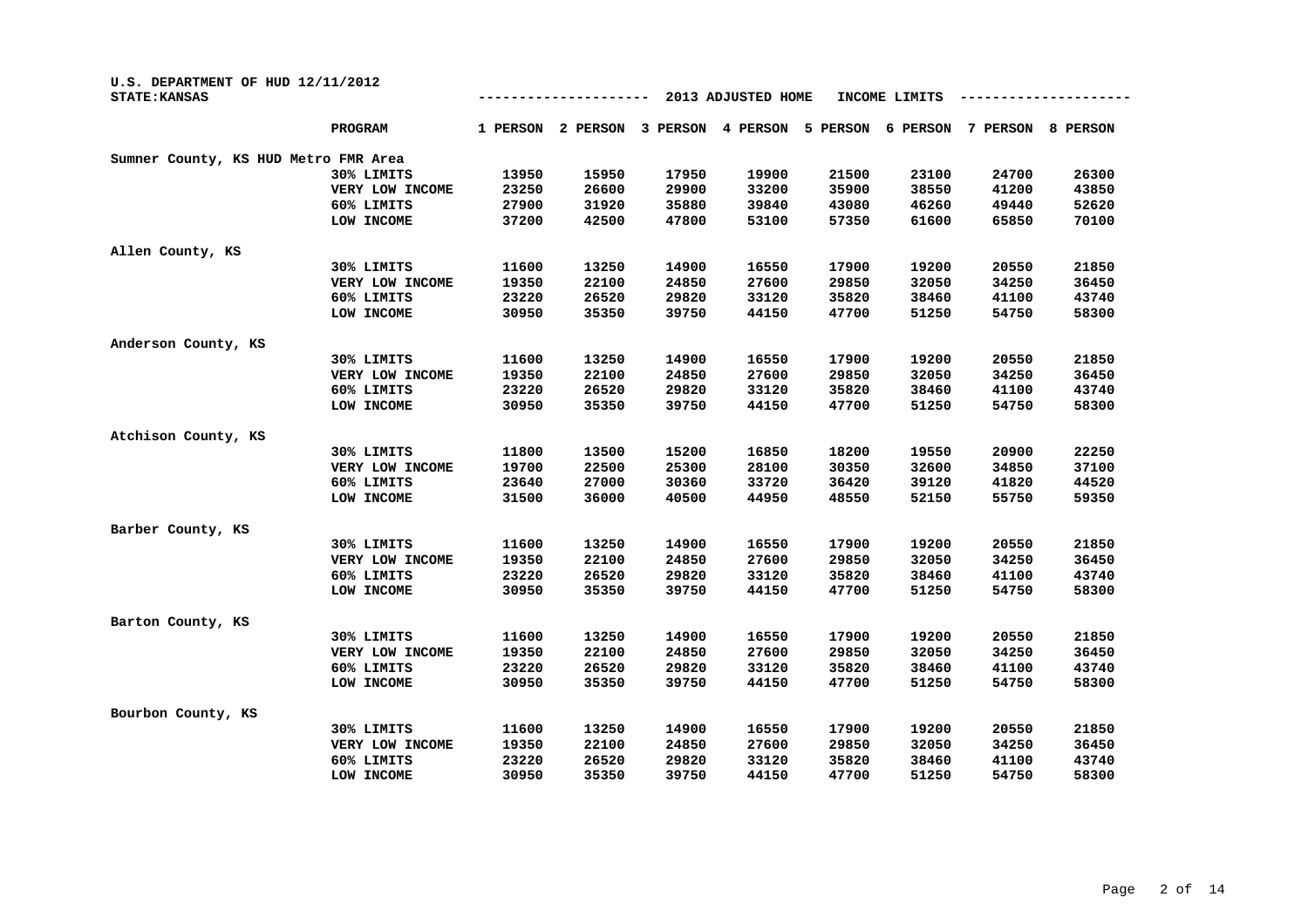| U.S. DEPARTMENT OF HUD 12/11/2012<br><b>STATE: KANSAS</b> |                 |          |          | INCOME LIMITS |          |          |          |          |          |
|-----------------------------------------------------------|-----------------|----------|----------|---------------|----------|----------|----------|----------|----------|
|                                                           | PROGRAM         | 1 PERSON | 2 PERSON | 3 PERSON      | 4 PERSON | 5 PERSON | 6 PERSON | 7 PERSON | 8 PERSON |
| Brown County, KS                                          |                 |          |          |               |          |          |          |          |          |
|                                                           | 30% LIMITS      | 11600    | 13250    | 14900         | 16550    | 17900    | 19200    | 20550    | 21850    |
|                                                           | VERY LOW INCOME | 19350    | 22100    | 24850         | 27600    | 29850    | 32050    | 34250    | 36450    |
|                                                           | 60% LIMITS      | 23220    | 26520    | 29820         | 33120    | 35820    | 38460    | 41100    | 43740    |
|                                                           | LOW INCOME      | 30950    | 35350    | 39750         | 44150    | 47700    | 51250    | 54750    | 58300    |
| Chase County, KS                                          |                 |          |          |               |          |          |          |          |          |
|                                                           | 30% LIMITS      | 12200    | 13950    | 15700         | 17400    | 18800    | 20200    | 21600    | 23000    |
|                                                           | VERY LOW INCOME | 20300    | 23200    | 26100         | 29000    | 31350    | 33650    | 36000    | 38300    |
|                                                           | 60% LIMITS      | 24360    | 27840    | 31320         | 34800    | 37620    | 40380    | 43200    | 45960    |
|                                                           | LOW INCOME      | 32500    | 37150    | 41800         | 46400    | 50150    | 53850    | 57550    | 61250    |
| Chautauqua County, KS                                     |                 |          |          |               |          |          |          |          |          |
|                                                           | 30% LIMITS      | 11600    | 13250    | 14900         | 16550    | 17900    | 19200    | 20550    | 21850    |
|                                                           | VERY LOW INCOME | 19350    | 22100    | 24850         | 27600    | 29850    | 32050    | 34250    | 36450    |
|                                                           | 60% LIMITS      | 23220    | 26520    | 29820         | 33120    | 35820    | 38460    | 41100    | 43740    |
|                                                           | LOW INCOME      | 30950    | 35350    | 39750         | 44150    | 47700    | 51250    | 54750    | 58300    |
| Cherokee County, KS                                       |                 |          |          |               |          |          |          |          |          |
|                                                           | 30% LIMITS      | 11600    | 13250    | 14900         | 16550    | 17900    | 19200    | 20550    | 21850    |
|                                                           | VERY LOW INCOME | 19350    | 22100    | 24850         | 27600    | 29850    | 32050    | 34250    | 36450    |
|                                                           | 60% LIMITS      | 23220    | 26520    | 29820         | 33120    | 35820    | 38460    | 41100    | 43740    |
|                                                           | LOW INCOME      | 30950    | 35350    | 39750         | 44150    | 47700    | 51250    | 54750    | 58300    |
| Cheyenne County, KS                                       |                 |          |          |               |          |          |          |          |          |
|                                                           | 30% LIMITS      | 11600    | 13250    | 14900         | 16550    | 17900    | 19200    | 20550    | 21850    |
|                                                           | VERY LOW INCOME | 19350    | 22100    | 24850         | 27600    | 29850    | 32050    | 34250    | 36450    |
|                                                           | 60% LIMITS      | 23220    | 26520    | 29820         | 33120    | 35820    | 38460    | 41100    | 43740    |
|                                                           | LOW INCOME      | 30950    | 35350    | 39750         | 44150    | 47700    | 51250    | 54750    | 58300    |
| Clark County, KS                                          |                 |          |          |               |          |          |          |          |          |
|                                                           | 30% LIMITS      | 12850    | 14650    | 16500         | 18300    | 19800    | 21250    | 22700    | 24200    |
|                                                           | VERY LOW INCOME | 21350    | 24400    | 27450         | 30500    | 32950    | 35400    | 37850    | 40300    |
|                                                           | 60% LIMITS      | 25620    | 29280    | 32940         | 36600    | 39540    | 42480    | 45420    | 48360    |
|                                                           | LOW INCOME      | 34200    | 39050    | 43950         | 48800    | 52750    | 56650    | 60550    | 64450    |
| Clay County, KS                                           |                 |          |          |               |          |          |          |          |          |
|                                                           | 30% LIMITS      | 12550    | 14350    | 16150         | 17900    | 19350    | 20800    | 22200    | 23650    |
|                                                           | VERY LOW INCOME | 20900    | 23900    | 26900         | 29850    | 32250    | 34650    | 37050    | 39450    |
|                                                           | 60% LIMITS      | 25080    | 28680    | 32280         | 35820    | 38700    | 41580    | 44460    | 47340    |
|                                                           | LOW INCOME      | 33450    | 38200    | 43000         | 47750    | 51600    | 55400    | 59250    | 63050    |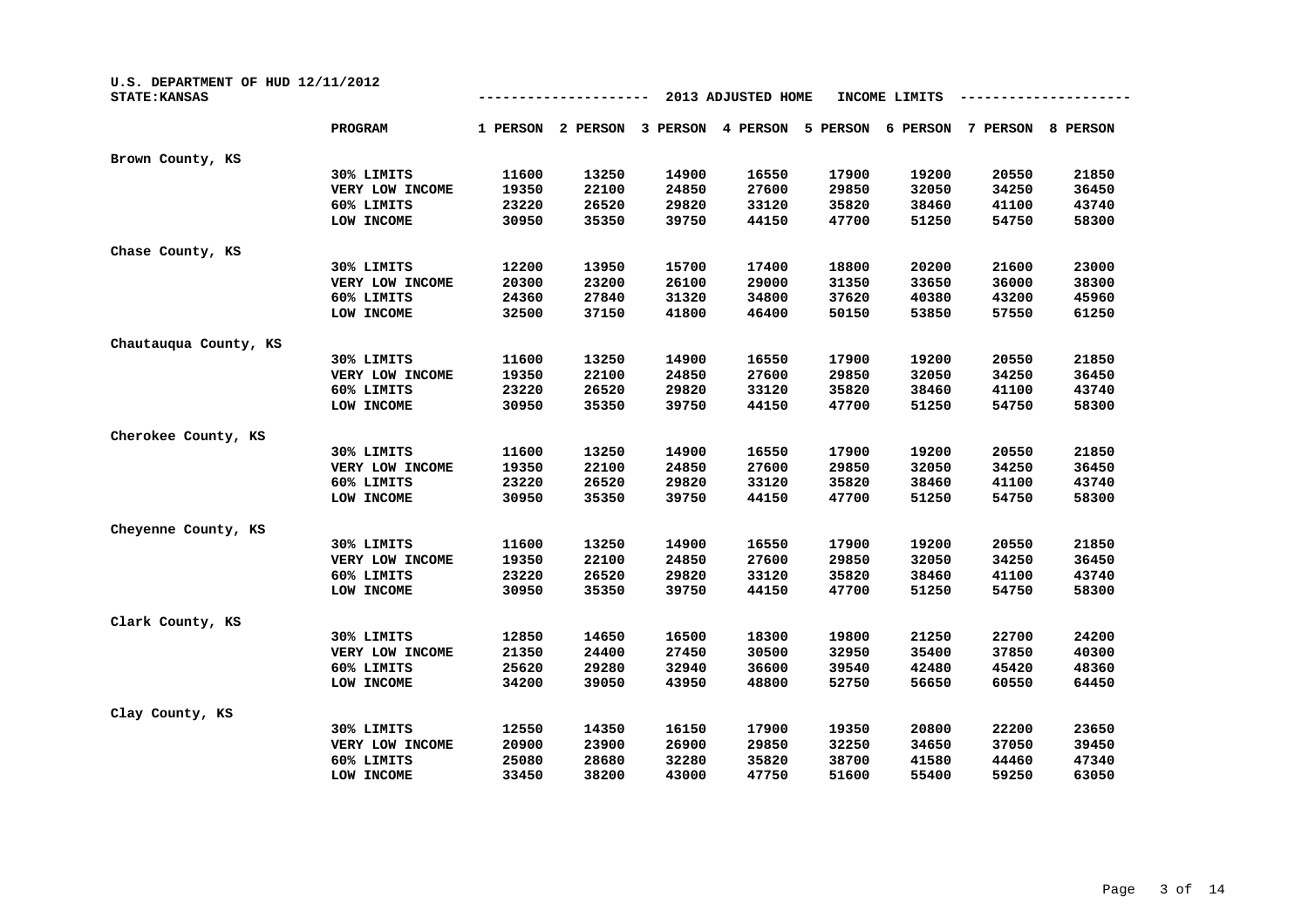| U.S. DEPARTMENT OF HUD 12/11/2012<br><b>STATE: KANSAS</b> |                 |          |          |          |          |          |          |          |          |
|-----------------------------------------------------------|-----------------|----------|----------|----------|----------|----------|----------|----------|----------|
|                                                           | <b>PROGRAM</b>  | 1 PERSON | 2 PERSON | 3 PERSON | 4 PERSON | 5 PERSON | 6 PERSON | 7 PERSON | 8 PERSON |
| Cloud County, KS                                          |                 |          |          |          |          |          |          |          |          |
|                                                           | 30% LIMITS      | 11600    | 13250    | 14900    | 16550    | 17900    | 19200    | 20550    | 21850    |
|                                                           | VERY LOW INCOME | 19350    | 22100    | 24850    | 27600    | 29850    | 32050    | 34250    | 36450    |
|                                                           | 60% LIMITS      | 23220    | 26520    | 29820    | 33120    | 35820    | 38460    | 41100    | 43740    |
|                                                           | LOW INCOME      | 30950    | 35350    | 39750    | 44150    | 47700    | 51250    | 54750    | 58300    |
| Coffey County, KS                                         |                 |          |          |          |          |          |          |          |          |
|                                                           | 30% LIMITS      | 12800    | 14600    | 16450    | 18250    | 19750    | 21200    | 22650    | 24100    |
|                                                           | VERY LOW INCOME | 21350    | 24400    | 27450    | 30450    | 32900    | 35350    | 37800    | 40200    |
|                                                           | 60% LIMITS      | 25620    | 29280    | 32940    | 36540    | 39480    | 42420    | 45360    | 48240    |
|                                                           | LOW INCOME      | 34100    | 39000    | 43850    | 48700    | 52600    | 56500    | 60400    | 64300    |
| Comanche County, KS                                       |                 |          |          |          |          |          |          |          |          |
|                                                           | 30% LIMITS      | 11600    | 13250    | 14900    | 16550    | 17900    | 19200    | 20550    | 21850    |
|                                                           | VERY LOW INCOME | 19350    | 22100    | 24850    | 27600    | 29850    | 32050    | 34250    | 36450    |
|                                                           | 60% LIMITS      | 23220    | 26520    | 29820    | 33120    | 35820    | 38460    | 41100    | 43740    |
|                                                           | LOW INCOME      | 30950    | 35350    | 39750    | 44150    | 47700    | 51250    | 54750    | 58300    |
| Cowley County, KS                                         |                 |          |          |          |          |          |          |          |          |
|                                                           | 30% LIMITS      | 11600    | 13250    | 14900    | 16550    | 17900    | 19200    | 20550    | 21850    |
|                                                           | VERY LOW INCOME | 19350    | 22100    | 24850    | 27600    | 29850    | 32050    | 34250    | 36450    |
|                                                           | 60% LIMITS      | 23220    | 26520    | 29820    | 33120    | 35820    | 38460    | 41100    | 43740    |
|                                                           | LOW INCOME      | 30950    | 35350    | 39750    | 44150    | 47700    | 51250    | 54750    | 58300    |
| Crawford County, KS                                       |                 |          |          |          |          |          |          |          |          |
|                                                           | 30% LIMITS      | 11600    | 13250    | 14900    | 16550    | 17900    | 19200    | 20550    | 21850    |
|                                                           | VERY LOW INCOME | 19350    | 22100    | 24850    | 27600    | 29850    | 32050    | 34250    | 36450    |
|                                                           | 60% LIMITS      | 23220    | 26520    | 29820    | 33120    | 35820    | 38460    | 41100    | 43740    |
|                                                           | LOW INCOME      | 30950    | 35350    | 39750    | 44150    | 47700    | 51250    | 54750    | 58300    |
| Decatur County, KS                                        |                 |          |          |          |          |          |          |          |          |
|                                                           | 30% LIMITS      | 11600    | 13250    | 14900    | 16550    | 17900    | 19200    | 20550    | 21850    |
|                                                           | VERY LOW INCOME | 19350    | 22100    | 24850    | 27600    | 29850    | 32050    | 34250    | 36450    |
|                                                           | 60% LIMITS      | 23220    | 26520    | 29820    | 33120    | 35820    | 38460    | 41100    | 43740    |
|                                                           | LOW INCOME      | 30950    | 35350    | 39750    | 44150    | 47700    | 51250    | 54750    | 58300    |
| Dickinson County, KS                                      |                 |          |          |          |          |          |          |          |          |
|                                                           | 30% LIMITS      | 12700    | 14500    | 16300    | 18100    | 19550    | 21000    | 22450    | 23900    |
|                                                           | VERY LOW INCOME | 21150    | 24150    | 27150    | 30150    | 32600    | 35000    | 37400    | 39800    |
|                                                           | 60% LIMITS      | 25380    | 28980    | 32580    | 36180    | 39120    | 42000    | 44880    | 47760    |
|                                                           | LOW INCOME      | 33800    | 38600    | 43450    | 48250    | 52150    | 56000    | 59850    | 63700    |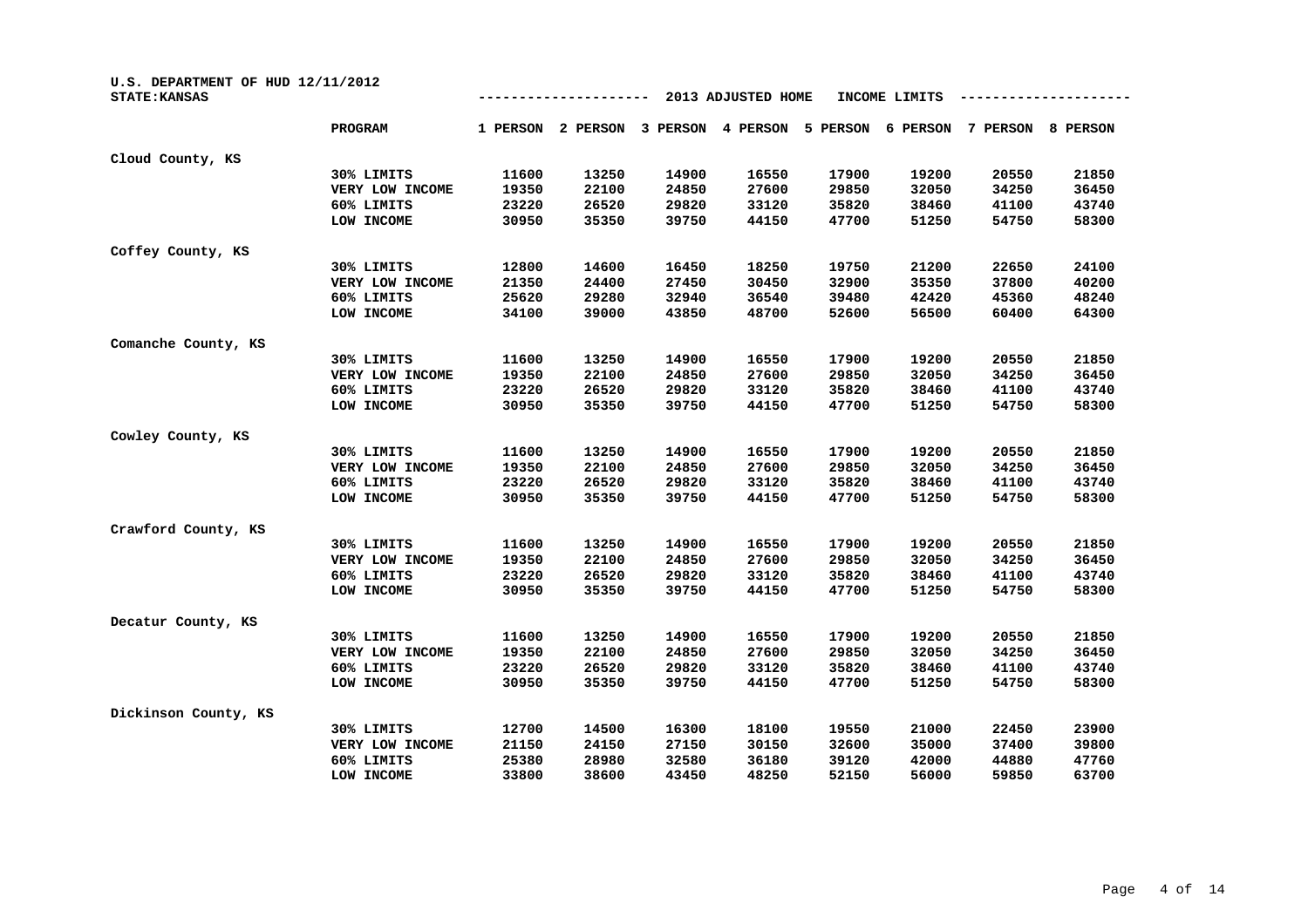| U.S. DEPARTMENT OF HUD 12/11/2012<br><b>STATE: KANSAS</b> |                 |          |          |          | 2013 ADJUSTED HOME |          | INCOME LIMITS |          |          |
|-----------------------------------------------------------|-----------------|----------|----------|----------|--------------------|----------|---------------|----------|----------|
|                                                           | <b>PROGRAM</b>  | 1 PERSON | 2 PERSON | 3 PERSON | 4 PERSON           | 5 PERSON | 6 PERSON      | 7 PERSON | 8 PERSON |
| Edwards County, KS                                        |                 |          |          |          |                    |          |               |          |          |
|                                                           | 30% LIMITS      | 11600    | 13250    | 14900    | 16550              | 17900    | 19200         | 20550    | 21850    |
|                                                           | VERY LOW INCOME | 19350    | 22100    | 24850    | 27600              | 29850    | 32050         | 34250    | 36450    |
|                                                           | 60% LIMITS      | 23220    | 26520    | 29820    | 33120              | 35820    | 38460         | 41100    | 43740    |
|                                                           | LOW INCOME      | 30950    | 35350    | 39750    | 44150              | 47700    | 51250         | 54750    | 58300    |
| Elk County, KS                                            |                 |          |          |          |                    |          |               |          |          |
|                                                           | 30% LIMITS      | 11600    | 13250    | 14900    | 16550              | 17900    | 19200         | 20550    | 21850    |
|                                                           | VERY LOW INCOME | 19350    | 22100    | 24850    | 27600              | 29850    | 32050         | 34250    | 36450    |
|                                                           | 60% LIMITS      | 23220    | 26520    | 29820    | 33120              | 35820    | 38460         | 41100    | 43740    |
|                                                           | LOW INCOME      | 30950    | 35350    | 39750    | 44150              | 47700    | 51250         | 54750    | 58300    |
| Ellis County, KS                                          |                 |          |          |          |                    |          |               |          |          |
|                                                           | 30% LIMITS      | 13700    | 15650    | 17600    | 19550              | 21150    | 22700         | 24250    | 25850    |
|                                                           | VERY LOW INCOME | 22850    | 26100    | 29350    | 32600              | 35250    | 37850         | 40450    | 43050    |
|                                                           | 60% LIMITS      | 27420    | 31320    | 35220    | 39120              | 42300    | 45420         | 48540    | 51660    |
|                                                           | LOW INCOME      | 36550    | 41750    | 46950    | 52150              | 56350    | 60500         | 64700    | 68850    |
| Ellsworth County, KS                                      |                 |          |          |          |                    |          |               |          |          |
|                                                           | 30% LIMITS      | 12100    | 13800    | 15550    | 17250              | 18650    | 20050         | 21400    | 22800    |
|                                                           | VERY LOW INCOME | 20150    | 23000    | 25900    | 28750              | 31050    | 33350         | 35650    | 37950    |
|                                                           | 60% LIMITS      | 24180    | 27600    | 31080    | 34500              | 37260    | 40020         | 42780    | 45540    |
|                                                           | LOW INCOME      | 32200    | 36800    | 41400    | 46000              | 49700    | 53400         | 57050    | 60750    |
| Finney County, KS                                         |                 |          |          |          |                    |          |               |          |          |
|                                                           | 30% LIMITS      | 12700    | 14500    | 16300    | 18100              | 19550    | 21000         | 22450    | 23900    |
|                                                           | VERY LOW INCOME | 21150    | 24150    | 27150    | 30150              | 32600    | 35000         | 37400    | 39800    |
|                                                           | 60% LIMITS      | 25380    | 28980    | 32580    | 36180              | 39120    | 42000         | 44880    | 47760    |
|                                                           | LOW INCOME      | 33800    | 38600    | 43450    | 48250              | 52150    | 56000         | 59850    | 63700    |
| Ford County, KS                                           |                 |          |          |          |                    |          |               |          |          |
|                                                           | 30% LIMITS      | 11700    | 13350    | 15000    | 16650              | 18000    | 19350         | 20650    | 22000    |
|                                                           | VERY LOW INCOME | 19450    | 22200    | 25000    | 27750              | 30000    | 32200         | 34450    | 36650    |
|                                                           | 60% LIMITS      | 23340    | 26640    | 30000    | 33300              | 36000    | 38640         | 41340    | 43980    |
|                                                           | LOW INCOME      | 31100    | 35550    | 40000    | 44400              | 48000    | 51550         | 55100    | 58650    |
| Gove County, KS                                           |                 |          |          |          |                    |          |               |          |          |
|                                                           | 30% LIMITS      | 11600    | 13250    | 14900    | 16550              | 17900    | 19200         | 20550    | 21850    |
|                                                           | VERY LOW INCOME | 19350    | 22100    | 24850    | 27600              | 29850    | 32050         | 34250    | 36450    |
|                                                           | 60% LIMITS      | 23220    | 26520    | 29820    | 33120              | 35820    | 38460         | 41100    | 43740    |
|                                                           | LOW INCOME      | 30950    | 35350    | 39750    | 44150              | 47700    | 51250         | 54750    | 58300    |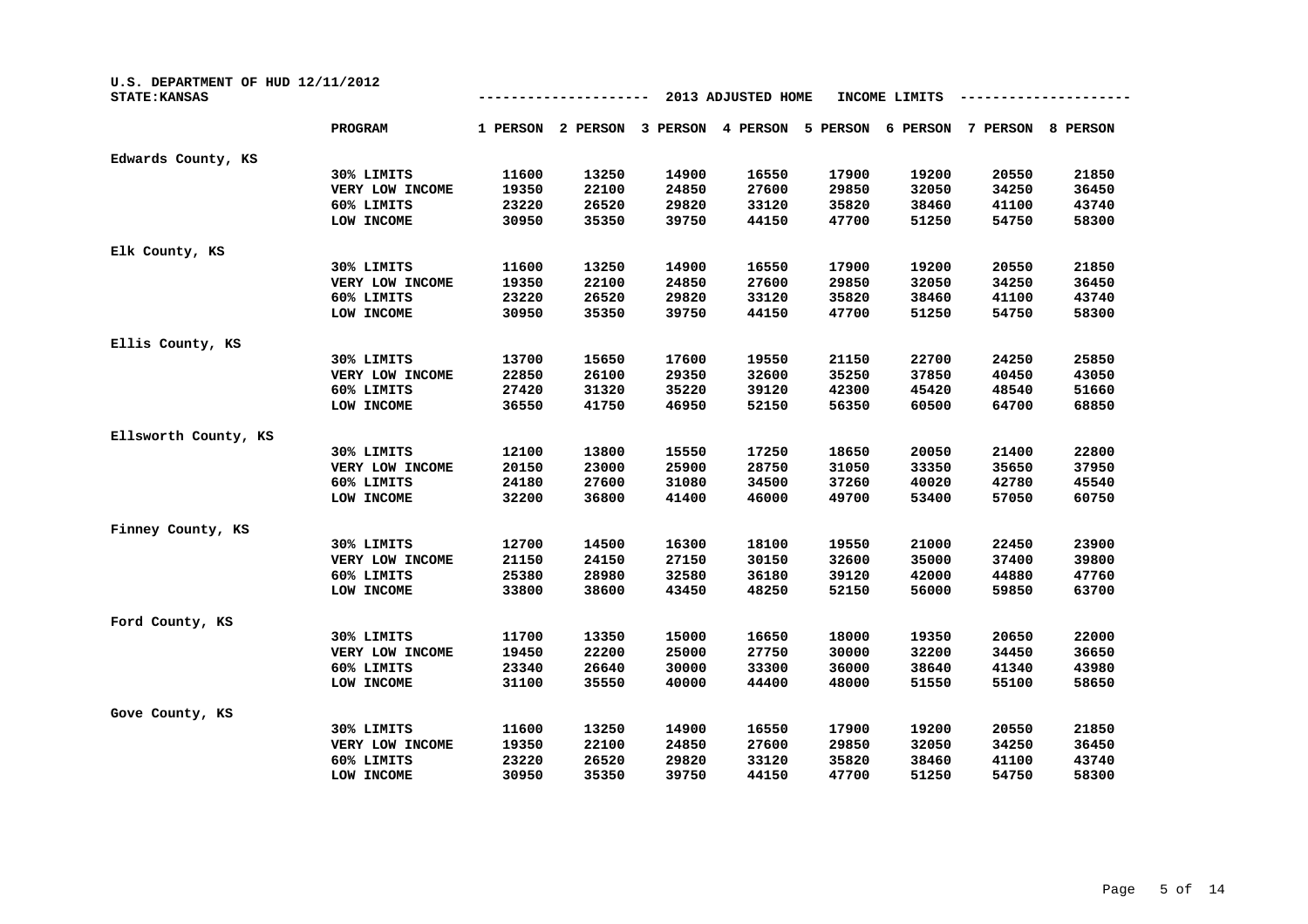| U.S. DEPARTMENT OF HUD 12/11/2012<br><b>STATE: KANSAS</b> |                 | 2013 ADJUSTED HOME<br>INCOME LIMITS |          |          |          |          |          |          |          |
|-----------------------------------------------------------|-----------------|-------------------------------------|----------|----------|----------|----------|----------|----------|----------|
|                                                           | <b>PROGRAM</b>  | 1 PERSON                            | 2 PERSON | 3 PERSON | 4 PERSON | 5 PERSON | 6 PERSON | 7 PERSON | 8 PERSON |
| Graham County, KS                                         |                 |                                     |          |          |          |          |          |          |          |
|                                                           | 30% LIMITS      | 12850                               | 14650    | 16500    | 18300    | 19800    | 21250    | 22700    | 24200    |
|                                                           | VERY LOW INCOME | 21350                               | 24400    | 27450    | 30500    | 32950    | 35400    | 37850    | 40300    |
|                                                           | 60% LIMITS      | 25620                               | 29280    | 32940    | 36600    | 39540    | 42480    | 45420    | 48360    |
|                                                           | LOW INCOME      | 34200                               | 39050    | 43950    | 48800    | 52750    | 56650    | 60550    | 64450    |
| Grant County, KS                                          |                 |                                     |          |          |          |          |          |          |          |
|                                                           | 30% LIMITS      | 13600                               | 15550    | 17500    | 19400    | 21000    | 22550    | 24100    | 25650    |
|                                                           | VERY LOW INCOME | 22650                               | 25850    | 29100    | 32300    | 34900    | 37500    | 40100    | 42650    |
|                                                           | 60% LIMITS      | 27180                               | 31020    | 34920    | 38760    | 41880    | 45000    | 48120    | 51180    |
|                                                           | LOW INCOME      | 36200                               | 41400    | 46550    | 51700    | 55850    | 60000    | 64150    | 68250    |
| Gray County, KS                                           |                 |                                     |          |          |          |          |          |          |          |
|                                                           | 30% LIMITS      | 13200                               | 15100    | 17000    | 18850    | 20400    | 21900    | 23400    | 24900    |
|                                                           | VERY LOW INCOME | 22000                               | 25150    | 28300    | 31400    | 33950    | 36450    | 38950    | 41450    |
|                                                           | 60% LIMITS      | 26400                               | 30180    | 33960    | 37680    | 40740    | 43740    | 46740    | 49740    |
|                                                           | LOW INCOME      | 35200                               | 40200    | 45250    | 50250    | 54300    | 58300    | 62350    | 66350    |
| Greeley County, KS                                        |                 |                                     |          |          |          |          |          |          |          |
|                                                           | 30% LIMITS      | 13400                               | 15300    | 17200    | 19100    | 20650    | 22200    | 23700    | 25250    |
|                                                           | VERY LOW INCOME | 22300                               | 25450    | 28650    | 31800    | 34350    | 36900    | 39450    | 42000    |
|                                                           | 60% LIMITS      | 26760                               | 30540    | 34380    | 38160    | 41220    | 44280    | 47340    | 50400    |
|                                                           | LOW INCOME      | 35650                               | 40750    | 45850    | 50900    | 55000    | 59050    | 63150    | 67200    |
| Greenwood County, KS                                      |                 |                                     |          |          |          |          |          |          |          |
|                                                           | 30% LIMITS      | 11600                               | 13250    | 14900    | 16550    | 17900    | 19200    | 20550    | 21850    |
|                                                           | VERY LOW INCOME | 19350                               | 22100    | 24850    | 27600    | 29850    | 32050    | 34250    | 36450    |
|                                                           | 60% LIMITS      | 23220                               | 26520    | 29820    | 33120    | 35820    | 38460    | 41100    | 43740    |
|                                                           | LOW INCOME      | 30950                               | 35350    | 39750    | 44150    | 47700    | 51250    | 54750    | 58300    |
| Hamilton County, KS                                       |                 |                                     |          |          |          |          |          |          |          |
|                                                           | 30% LIMITS      | 11600                               | 13250    | 14900    | 16550    | 17900    | 19200    | 20550    | 21850    |
|                                                           | VERY LOW INCOME | 19350                               | 22100    | 24850    | 27600    | 29850    | 32050    | 34250    | 36450    |
|                                                           | 60% LIMITS      | 23220                               | 26520    | 29820    | 33120    | 35820    | 38460    | 41100    | 43740    |
|                                                           | LOW INCOME      | 30950                               | 35350    | 39750    | 44150    | 47700    | 51250    | 54750    | 58300    |
| Harper County, KS                                         |                 |                                     |          |          |          |          |          |          |          |
|                                                           | 30% LIMITS      | 11600                               | 13250    | 14900    | 16550    | 17900    | 19200    | 20550    | 21850    |
|                                                           | VERY LOW INCOME | 19350                               | 22100    | 24850    | 27600    | 29850    | 32050    | 34250    | 36450    |
|                                                           | 60% LIMITS      | 23220                               | 26520    | 29820    | 33120    | 35820    | 38460    | 41100    | 43740    |
|                                                           | LOW INCOME      | 30950                               | 35350    | 39750    | 44150    | 47700    | 51250    | 54750    | 58300    |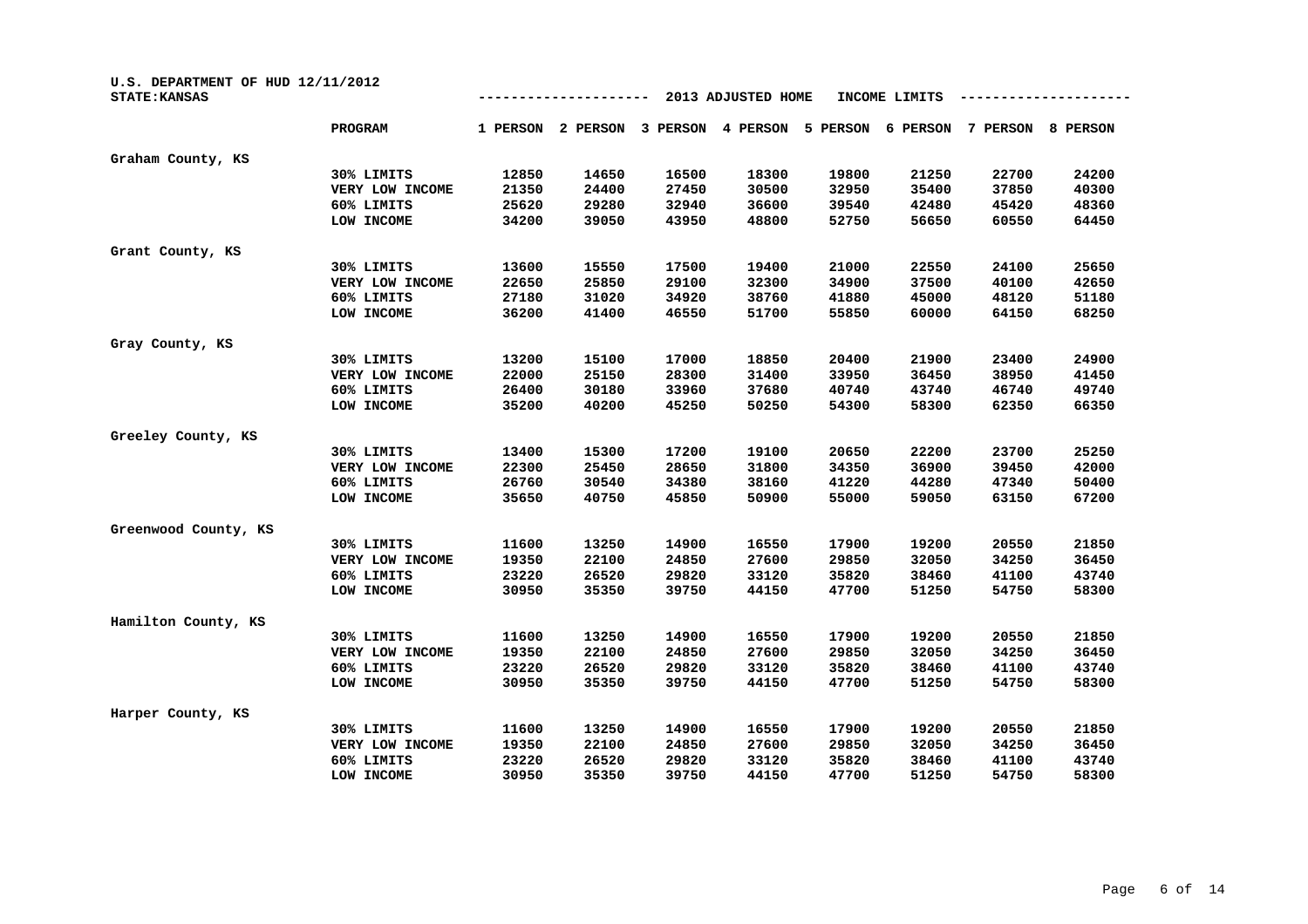| U.S. DEPARTMENT OF HUD 12/11/2012<br><b>STATE: KANSAS</b> |                 |          |          |          | 2013 ADJUSTED HOME |          | INCOME LIMITS |          |          |
|-----------------------------------------------------------|-----------------|----------|----------|----------|--------------------|----------|---------------|----------|----------|
|                                                           | <b>PROGRAM</b>  | 1 PERSON | 2 PERSON | 3 PERSON | 4 PERSON           | 5 PERSON | 6 PERSON      | 7 PERSON | 8 PERSON |
| Haskell County, KS                                        |                 |          |          |          |                    |          |               |          |          |
|                                                           | 30% LIMITS      | 13400    | 15300    | 17200    | 19100              | 20650    | 22200         | 23700    | 25250    |
|                                                           | VERY LOW INCOME | 22300    | 25450    | 28650    | 31800              | 34350    | 36900         | 39450    | 42000    |
|                                                           | 60% LIMITS      | 26760    | 30540    | 34380    | 38160              | 41220    | 44280         | 47340    | 50400    |
|                                                           | LOW INCOME      | 35650    | 40750    | 45850    | 50900              | 55000    | 59050         | 63150    | 67200    |
| Hodgeman County, KS                                       |                 |          |          |          |                    |          |               |          |          |
|                                                           | 30% LIMITS      | 12050    | 13750    | 15450    | 17150              | 18550    | 19900         | 21300    | 22650    |
|                                                           | VERY LOW INCOME | 20000    | 22850    | 25700    | 28550              | 30850    | 33150         | 35450    | 37700    |
|                                                           | 60% LIMITS      | 24000    | 27420    | 30840    | 34260              | 37020    | 39780         | 42540    | 45240    |
|                                                           | LOW INCOME      | 32000    | 36550    | 41100    | 45650              | 49350    | 53000         | 56650    | 60300    |
| Jewell County, KS                                         |                 |          |          |          |                    |          |               |          |          |
|                                                           | 30% LIMITS      | 11600    | 13250    | 14900    | 16550              | 17900    | 19200         | 20550    | 21850    |
|                                                           | VERY LOW INCOME | 19350    | 22100    | 24850    | 27600              | 29850    | 32050         | 34250    | 36450    |
|                                                           | 60% LIMITS      | 23220    | 26520    | 29820    | 33120              | 35820    | 38460         | 41100    | 43740    |
|                                                           | LOW INCOME      | 30950    | 35350    | 39750    | 44150              | 47700    | 51250         | 54750    | 58300    |
| Kearny County, KS                                         |                 |          |          |          |                    |          |               |          |          |
|                                                           | 30% LIMITS      | 11600    | 13250    | 14900    | 16550              | 17900    | 19200         | 20550    | 21850    |
|                                                           | VERY LOW INCOME | 19350    | 22100    | 24850    | 27600              | 29850    | 32050         | 34250    | 36450    |
|                                                           | 60% LIMITS      | 23220    | 26520    | 29820    | 33120              | 35820    | 38460         | 41100    | 43740    |
|                                                           | LOW INCOME      | 30950    | 35350    | 39750    | 44150              | 47700    | 51250         | 54750    | 58300    |
| Kingman County, KS                                        |                 |          |          |          |                    |          |               |          |          |
|                                                           | 30% LIMITS      | 12350    | 14100    | 15850    | 17600              | 19050    | 20450         | 21850    | 23250    |
|                                                           | VERY LOW INCOME | 20550    | 23450    | 26400    | 29300              | 31650    | 34000         | 36350    | 38700    |
|                                                           | 60% LIMITS      | 24660    | 28140    | 31680    | 35160              | 37980    | 40800         | 43620    | 46440    |
|                                                           | LOW INCOME      | 32850    | 37550    | 42250    | 46900              | 50700    | 54450         | 58200    | 61950    |
| Kiowa County, KS                                          |                 |          |          |          |                    |          |               |          |          |
|                                                           | 30% LIMITS      | 11600    | 13250    | 14900    | 16550              | 17900    | 19200         | 20550    | 21850    |
|                                                           | VERY LOW INCOME | 19350    | 22100    | 24850    | 27600              | 29850    | 32050         | 34250    | 36450    |
|                                                           | 60% LIMITS      | 23220    | 26520    | 29820    | 33120              | 35820    | 38460         | 41100    | 43740    |
|                                                           | LOW INCOME      | 30950    | 35350    | 39750    | 44150              | 47700    | 51250         | 54750    | 58300    |
| Labette County, KS                                        |                 |          |          |          |                    |          |               |          |          |
|                                                           | 30% LIMITS      | 11600    | 13250    | 14900    | 16550              | 17900    | 19200         | 20550    | 21850    |
|                                                           | VERY LOW INCOME | 19350    | 22100    | 24850    | 27600              | 29850    | 32050         | 34250    | 36450    |
|                                                           | 60% LIMITS      | 23220    | 26520    | 29820    | 33120              | 35820    | 38460         | 41100    | 43740    |
|                                                           | LOW INCOME      | 30950    | 35350    | 39750    | 44150              | 47700    | 51250         | 54750    | 58300    |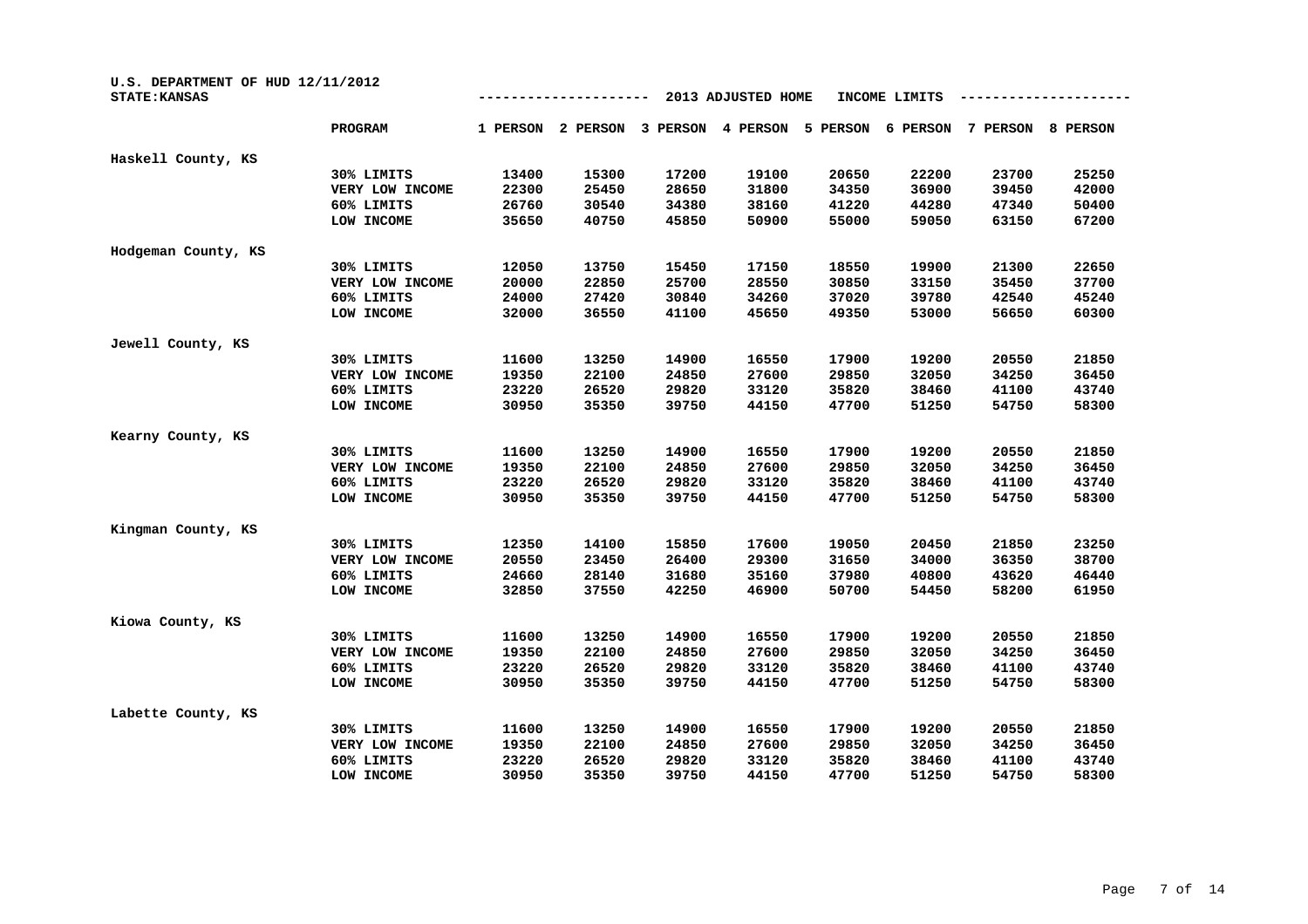| U.S. DEPARTMENT OF HUD 12/11/2012<br><b>STATE: KANSAS</b> |                 | 2013 ADJUSTED HOME<br>INCOME LIMITS |          |          |          |          |          |          |          |
|-----------------------------------------------------------|-----------------|-------------------------------------|----------|----------|----------|----------|----------|----------|----------|
|                                                           | <b>PROGRAM</b>  | 1 PERSON                            | 2 PERSON | 3 PERSON | 4 PERSON | 5 PERSON | 6 PERSON | 7 PERSON | 8 PERSON |
| Lane County, KS                                           |                 |                                     |          |          |          |          |          |          |          |
|                                                           | 30% LIMITS      | 12050                               | 13750    | 15450    | 17150    | 18550    | 19900    | 21300    | 22650    |
|                                                           | VERY LOW INCOME | 20000                               | 22850    | 25700    | 28550    | 30850    | 33150    | 35450    | 37700    |
|                                                           | 60% LIMITS      | 24000                               | 27420    | 30840    | 34260    | 37020    | 39780    | 42540    | 45240    |
|                                                           | LOW INCOME      | 32000                               | 36550    | 41100    | 45650    | 49350    | 53000    | 56650    | 60300    |
| Lincoln County, KS                                        |                 |                                     |          |          |          |          |          |          |          |
|                                                           | 30% LIMITS      | 11600                               | 13250    | 14900    | 16550    | 17900    | 19200    | 20550    | 21850    |
|                                                           | VERY LOW INCOME | 19350                               | 22100    | 24850    | 27600    | 29850    | 32050    | 34250    | 36450    |
|                                                           | 60% LIMITS      | 23220                               | 26520    | 29820    | 33120    | 35820    | 38460    | 41100    | 43740    |
|                                                           | LOW INCOME      | 30950                               | 35350    | 39750    | 44150    | 47700    | 51250    | 54750    | 58300    |
| Logan County, KS                                          |                 |                                     |          |          |          |          |          |          |          |
|                                                           | 30% LIMITS      | 12050                               | 13750    | 15450    | 17150    | 18550    | 19900    | 21300    | 22650    |
|                                                           | VERY LOW INCOME | 20000                               | 22850    | 25700    | 28550    | 30850    | 33150    | 35450    | 37700    |
|                                                           | 60% LIMITS      | 24000                               | 27420    | 30840    | 34260    | 37020    | 39780    | 42540    | 45240    |
|                                                           | LOW INCOME      | 32000                               | 36550    | 41100    | 45650    | 49350    | 53000    | 56650    | 60300    |
| Lyon County, KS                                           |                 |                                     |          |          |          |          |          |          |          |
|                                                           | 30% LIMITS      | 11600                               | 13250    | 14900    | 16550    | 17900    | 19200    | 20550    | 21850    |
|                                                           | VERY LOW INCOME | 19350                               | 22100    | 24850    | 27600    | 29850    | 32050    | 34250    | 36450    |
|                                                           | 60% LIMITS      | 23220                               | 26520    | 29820    | 33120    | 35820    | 38460    | 41100    | 43740    |
|                                                           | LOW INCOME      | 30950                               | 35350    | 39750    | 44150    | 47700    | 51250    | 54750    | 58300    |
| McPherson County, KS                                      |                 |                                     |          |          |          |          |          |          |          |
|                                                           | 30% LIMITS      | 15100                               | 17250    | 19400    | 21550    | 23300    | 25000    | 26750    | 28450    |
|                                                           | VERY LOW INCOME | 25200                               | 28800    | 32400    | 35950    | 38850    | 41750    | 44600    | 47500    |
|                                                           | 60% LIMITS      | 30240                               | 34560    | 38880    | 43140    | 46620    | 50100    | 53520    | 57000    |
|                                                           | LOW INCOME      | 40250                               | 46000    | 51750    | 57500    | 62100    | 66700    | 71300    | 75900    |
| Marion County, KS                                         |                 |                                     |          |          |          |          |          |          |          |
|                                                           | 30% LIMITS      | 12500                               | 14250    | 16050    | 17800    | 19250    | 20650    | 22100    | 23500    |
|                                                           | VERY LOW INCOME | 20800                               | 23800    | 26750    | 29700    | 32100    | 34500    | 36850    | 39250    |
|                                                           | 60% LIMITS      | 24960                               | 28560    | 32100    | 35640    | 38520    | 41400    | 44220    | 47100    |
|                                                           | LOW INCOME      | 33250                               | 38000    | 42750    | 47500    | 51300    | 55100    | 58900    | 62700    |
| Marshall County, KS                                       |                 |                                     |          |          |          |          |          |          |          |
|                                                           | 30% LIMITS      | 12600                               | 14400    | 16200    | 17950    | 19400    | 20850    | 22300    | 23700    |
|                                                           | VERY LOW INCOME | 20950                               | 23950    | 26950    | 29900    | 32300    | 34700    | 37100    | 39500    |
|                                                           | 60% LIMITS      | 25140                               | 28740    | 32340    | 35880    | 38760    | 41640    | 44520    | 47400    |
|                                                           | LOW INCOME      | 33500                               | 38300    | 43100    | 47850    | 51700    | 55550    | 59350    | 63200    |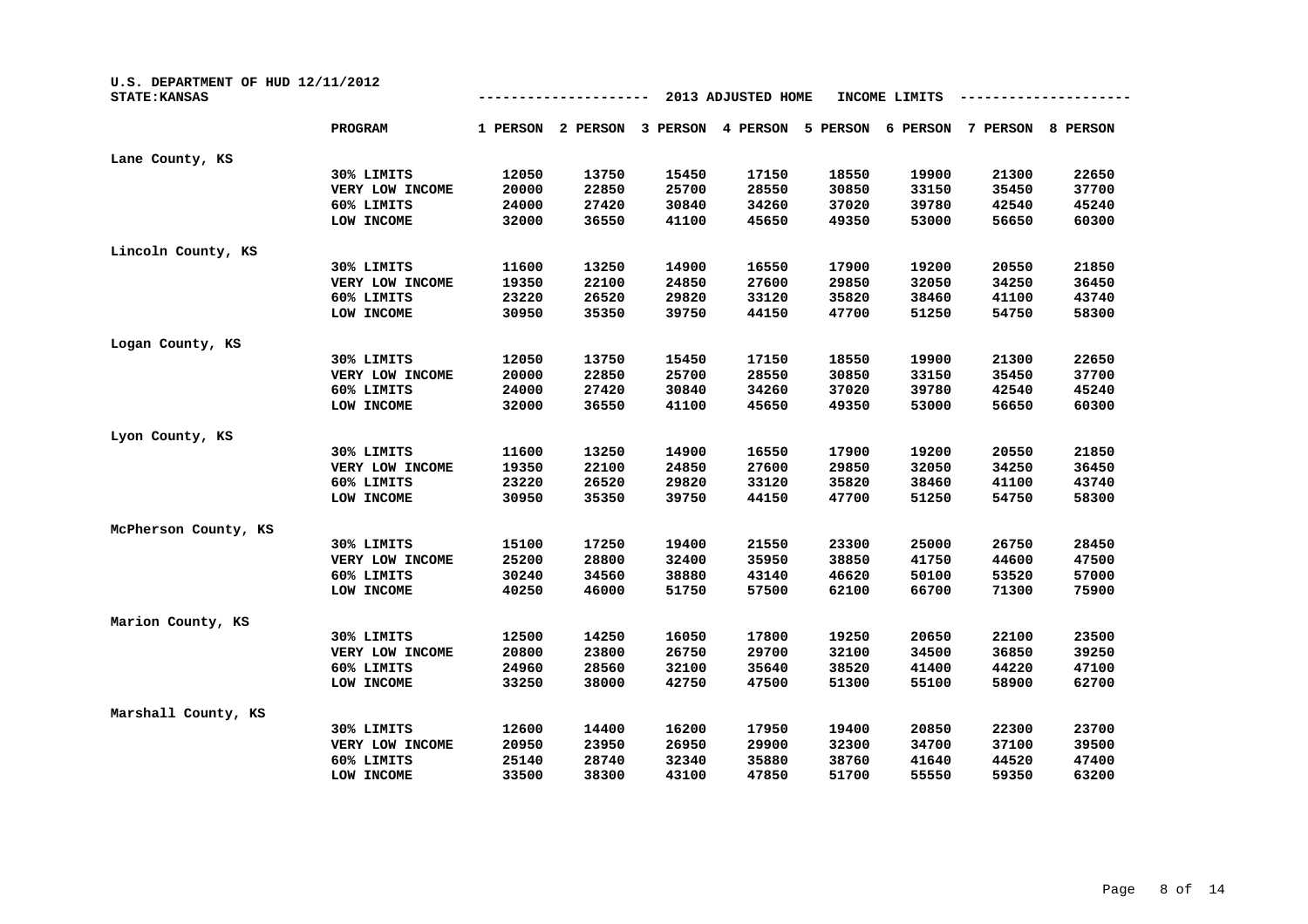| U.S. DEPARTMENT OF HUD 12/11/2012<br><b>STATE: KANSAS</b> |                 |          |          |          | 2013 ADJUSTED HOME |          | INCOME LIMITS |          |                 |
|-----------------------------------------------------------|-----------------|----------|----------|----------|--------------------|----------|---------------|----------|-----------------|
|                                                           | <b>PROGRAM</b>  | 1 PERSON | 2 PERSON | 3 PERSON | 4 PERSON           | 5 PERSON | 6 PERSON      | 7 PERSON | <b>8 PERSON</b> |
| Meade County, KS                                          |                 |          |          |          |                    |          |               |          |                 |
|                                                           | 30% LIMITS      | 11800    | 13450    | 15150    | 16800              | 18150    | 19500         | 20850    | 22200           |
|                                                           | VERY LOW INCOME | 19600    | 22400    | 25200    | 28000              | 30250    | 32500         | 34750    | 37000           |
|                                                           | 60% LIMITS      | 23520    | 26880    | 30240    | 33600              | 36300    | 39000         | 41700    | 44400           |
|                                                           | LOW INCOME      | 31400    | 35850    | 40350    | 44800              | 48400    | 52000         | 55600    | 59150           |
| Mitchell County, KS                                       |                 |          |          |          |                    |          |               |          |                 |
|                                                           | 30% LIMITS      | 12150    | 13900    | 15650    | 17350              | 18750    | 20150         | 21550    | 22950           |
|                                                           | VERY LOW INCOME | 20300    | 23200    | 26100    | 28950              | 31300    | 33600         | 35900    | 38250           |
|                                                           | 60% LIMITS      | 24360    | 27840    | 31320    | 34740              | 37560    | 40320         | 43080    | 45900           |
|                                                           | LOW INCOME      | 32450    | 37050    | 41700    | 46300              | 50050    | 53750         | 57450    | 61150           |
| Montgomery County, KS                                     |                 |          |          |          |                    |          |               |          |                 |
|                                                           | 30% LIMITS      | 11600    | 13250    | 14900    | 16550              | 17900    | 19200         | 20550    | 21850           |
|                                                           | VERY LOW INCOME | 19350    | 22100    | 24850    | 27600              | 29850    | 32050         | 34250    | 36450           |
|                                                           | 60% LIMITS      | 23220    | 26520    | 29820    | 33120              | 35820    | 38460         | 41100    | 43740           |
|                                                           | LOW INCOME      | 30950    | 35350    | 39750    | 44150              | 47700    | 51250         | 54750    | 58300           |
| Morris County, KS                                         |                 |          |          |          |                    |          |               |          |                 |
|                                                           | 30% LIMITS      | 12050    | 13800    | 15500    | 17200              | 18600    | 20000         | 21350    | 22750           |
|                                                           | VERY LOW INCOME | 20100    | 22950    | 25800    | 28650              | 30950    | 33250         | 35550    | 37850           |
|                                                           | 60% LIMITS      | 24120    | 27540    | 30960    | 34380              | 37140    | 39900         | 42660    | 45420           |
|                                                           | LOW INCOME      | 32100    | 36700    | 41300    | 45850              | 49550    | 53200         | 56900    | 60550           |
| Morton County, KS                                         |                 |          |          |          |                    |          |               |          |                 |
|                                                           | 30% LIMITS      | 12050    | 13750    | 15450    | 17150              | 18550    | 19900         | 21300    | 22650           |
|                                                           | VERY LOW INCOME | 20000    | 22850    | 25700    | 28550              | 30850    | 33150         | 35450    | 37700           |
|                                                           | 60% LIMITS      | 24000    | 27420    | 30840    | 34260              | 37020    | 39780         | 42540    | 45240           |
|                                                           | LOW INCOME      | 32000    | 36550    | 41100    | 45650              | 49350    | 53000         | 56650    | 60300           |
| Nemaha County, KS                                         |                 |          |          |          |                    |          |               |          |                 |
|                                                           | 30% LIMITS      | 12750    | 14600    | 16400    | 18200              | 19700    | 21150         | 22600    | 24050           |
|                                                           | VERY LOW INCOME | 21250    | 24300    | 27350    | 30350              | 32800    | 35250         | 37650    | 40100           |
|                                                           | 60% LIMITS      | 25500    | 29160    | 32820    | 36420              | 39360    | 42300         | 45180    | 48120           |
|                                                           | LOW INCOME      | 34000    | 38850    | 43700    | 48550              | 52450    | 56350         | 60250    | 64100           |
| Neosho County, KS                                         |                 |          |          |          |                    |          |               |          |                 |
|                                                           | 30% LIMITS      | 11600    | 13250    | 14900    | 16550              | 17900    | 19200         | 20550    | 21850           |
|                                                           | VERY LOW INCOME | 19350    | 22100    | 24850    | 27600              | 29850    | 32050         | 34250    | 36450           |
|                                                           | 60% LIMITS      | 23220    | 26520    | 29820    | 33120              | 35820    | 38460         | 41100    | 43740           |
|                                                           | LOW INCOME      | 30950    | 35350    | 39750    | 44150              | 47700    | 51250         | 54750    | 58300           |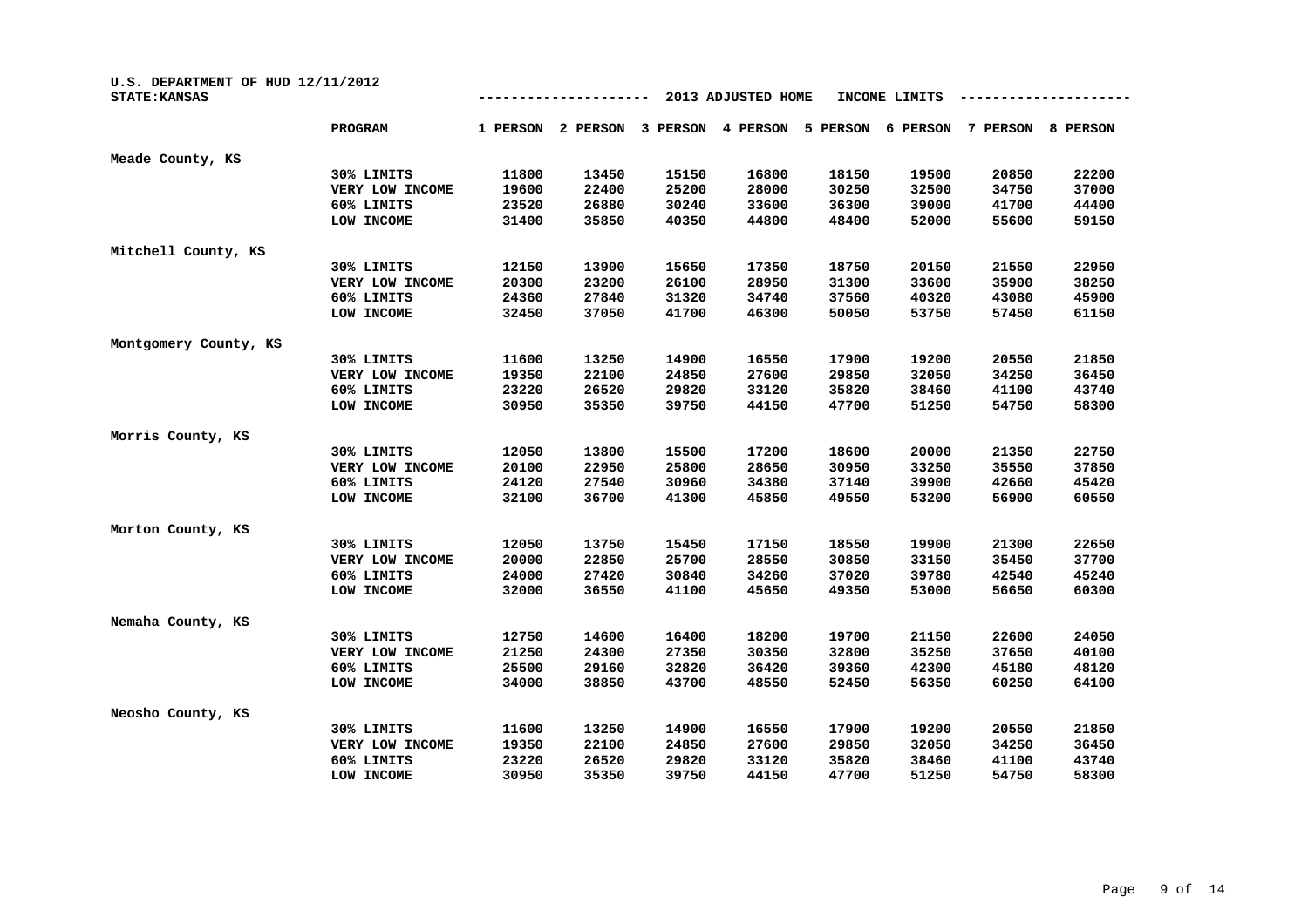| U.S. DEPARTMENT OF HUD 12/11/2012<br><b>STATE: KANSAS</b> |                 | 2013 ADJUSTED HOME<br>INCOME LIMITS |          |          |          |          |          |          |          |
|-----------------------------------------------------------|-----------------|-------------------------------------|----------|----------|----------|----------|----------|----------|----------|
|                                                           | <b>PROGRAM</b>  | 1 PERSON                            | 2 PERSON | 3 PERSON | 4 PERSON | 5 PERSON | 6 PERSON | 7 PERSON | 8 PERSON |
| Ness County, KS                                           |                 |                                     |          |          |          |          |          |          |          |
|                                                           | 30% LIMITS      | 12450                               | 14200    | 16000    | 17750    | 19200    | 20600    | 22050    | 23450    |
|                                                           | VERY LOW INCOME | 20700                               | 23650    | 26600    | 29550    | 31950    | 34300    | 36650    | 39050    |
|                                                           | 60% LIMITS      | 24840                               | 28380    | 31920    | 35460    | 38340    | 41160    | 43980    | 46860    |
|                                                           | LOW INCOME      | 33150                               | 37850    | 42600    | 47300    | 51100    | 54900    | 58700    | 62450    |
| Norton County, KS                                         |                 |                                     |          |          |          |          |          |          |          |
|                                                           | 30% LIMITS      | 12050                               | 13750    | 15450    | 17150    | 18550    | 19900    | 21300    | 22650    |
|                                                           | VERY LOW INCOME | 20050                               | 22900    | 25750    | 28600    | 30900    | 33200    | 35500    | 37800    |
|                                                           | 60% LIMITS      | 24060                               | 27480    | 30900    | 34320    | 37080    | 39840    | 42600    | 45360    |
|                                                           | LOW INCOME      | 32050                               | 36600    | 41200    | 45750    | 49450    | 53100    | 56750    | 60400    |
| Osborne County, KS                                        |                 |                                     |          |          |          |          |          |          |          |
|                                                           | 30% LIMITS      | 11600                               | 13250    | 14900    | 16550    | 17900    | 19200    | 20550    | 21850    |
|                                                           | VERY LOW INCOME | 19350                               | 22100    | 24850    | 27600    | 29850    | 32050    | 34250    | 36450    |
|                                                           | 60% LIMITS      | 23220                               | 26520    | 29820    | 33120    | 35820    | 38460    | 41100    | 43740    |
|                                                           | LOW INCOME      | 30950                               | 35350    | 39750    | 44150    | 47700    | 51250    | 54750    | 58300    |
| Ottawa County, KS                                         |                 |                                     |          |          |          |          |          |          |          |
|                                                           | 30% LIMITS      | 13350                               | 15250    | 17150    | 19050    | 20600    | 22100    | 23650    | 25150    |
|                                                           | VERY LOW INCOME | 22250                               | 25400    | 28600    | 31750    | 34300    | 36850    | 39400    | 41950    |
|                                                           | 60% LIMITS      | 26700                               | 30480    | 34320    | 38100    | 41160    | 44220    | 47280    | 50340    |
|                                                           | LOW INCOME      | 35600                               | 40650    | 45750    | 50800    | 54900    | 58950    | 63000    | 67100    |
| Pawnee County, KS                                         |                 |                                     |          |          |          |          |          |          |          |
|                                                           | 30% LIMITS      | 11600                               | 13250    | 14900    | 16550    | 17900    | 19200    | 20550    | 21850    |
|                                                           | VERY LOW INCOME | 19350                               | 22100    | 24850    | 27600    | 29850    | 32050    | 34250    | 36450    |
|                                                           | 60% LIMITS      | 23220                               | 26520    | 29820    | 33120    | 35820    | 38460    | 41100    | 43740    |
|                                                           | LOW INCOME      | 30950                               | 35350    | 39750    | 44150    | 47700    | 51250    | 54750    | 58300    |
| Phillips County, KS                                       |                 |                                     |          |          |          |          |          |          |          |
|                                                           | 30% LIMITS      | 12150                               | 13850    | 15600    | 17300    | 18700    | 20100    | 21500    | 22850    |
|                                                           | VERY LOW INCOME | 20200                               | 23050    | 25950    | 28800    | 31150    | 33450    | 35750    | 38050    |
|                                                           | 60% LIMITS      | 24240                               | 27660    | 31140    | 34560    | 37380    | 40140    | 42900    | 45660    |
|                                                           | LOW INCOME      | 32300                               | 36900    | 41500    | 46100    | 49800    | 53500    | 57200    | 60900    |
| Pratt County, KS                                          |                 |                                     |          |          |          |          |          |          |          |
|                                                           | 30% LIMITS      | 12600                               | 14400    | 16200    | 17950    | 19400    | 20850    | 22300    | 23700    |
|                                                           | VERY LOW INCOME | 20950                               | 23950    | 26950    | 29900    | 32300    | 34700    | 37100    | 39500    |
|                                                           | 60% LIMITS      | 25140                               | 28740    | 32340    | 35880    | 38760    | 41640    | 44520    | 47400    |
|                                                           | LOW INCOME      | 33500                               | 38300    | 43100    | 47850    | 51700    | 55550    | 59350    | 63200    |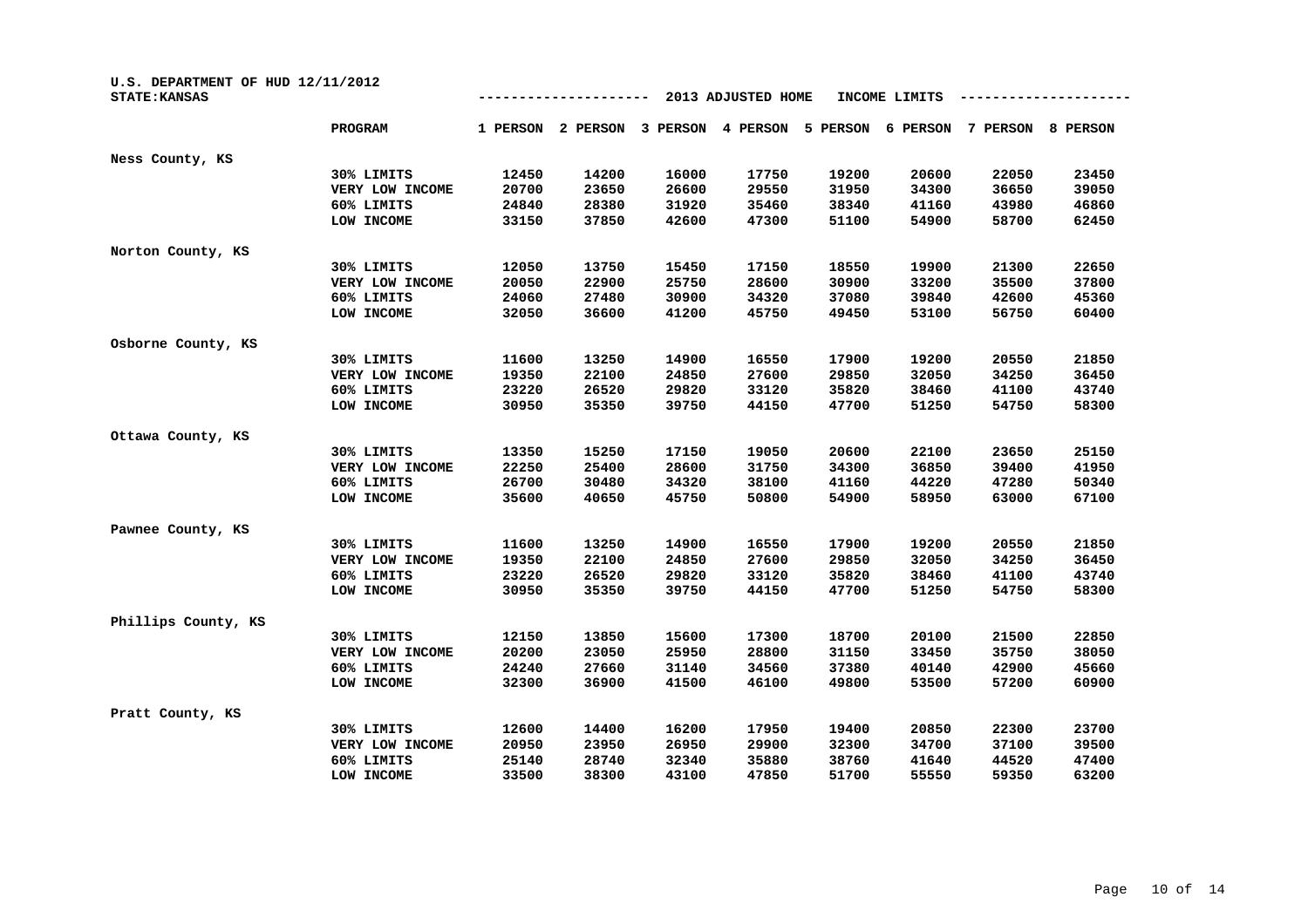| U.S. DEPARTMENT OF HUD 12/11/2012<br><b>STATE: KANSAS</b> |                 |          |          |          |          |          |          |          |          |
|-----------------------------------------------------------|-----------------|----------|----------|----------|----------|----------|----------|----------|----------|
|                                                           | <b>PROGRAM</b>  | 1 PERSON | 2 PERSON | 3 PERSON | 4 PERSON | 5 PERSON | 6 PERSON | 7 PERSON | 8 PERSON |
| Rawlins County, KS                                        |                 |          |          |          |          |          |          |          |          |
|                                                           | 30% LIMITS      | 11600    | 13250    | 14900    | 16550    | 17900    | 19200    | 20550    | 21850    |
|                                                           | VERY LOW INCOME | 19350    | 22100    | 24850    | 27600    | 29850    | 32050    | 34250    | 36450    |
|                                                           | 60% LIMITS      | 23220    | 26520    | 29820    | 33120    | 35820    | 38460    | 41100    | 43740    |
|                                                           | LOW INCOME      | 30950    | 35350    | 39750    | 44150    | 47700    | 51250    | 54750    | 58300    |
| Reno County, KS                                           |                 |          |          |          |          |          |          |          |          |
|                                                           | 30% LIMITS      | 11600    | 13250    | 14900    | 16550    | 17900    | 19200    | 20550    | 21850    |
|                                                           | VERY LOW INCOME | 19350    | 22100    | 24850    | 27600    | 29850    | 32050    | 34250    | 36450    |
|                                                           | 60% LIMITS      | 23220    | 26520    | 29820    | 33120    | 35820    | 38460    | 41100    | 43740    |
|                                                           | LOW INCOME      | 30950    | 35350    | 39750    | 44150    | 47700    | 51250    | 54750    | 58300    |
| Republic County, KS                                       |                 |          |          |          |          |          |          |          |          |
|                                                           | 30% LIMITS      | 11600    | 13250    | 14900    | 16550    | 17900    | 19200    | 20550    | 21850    |
|                                                           | VERY LOW INCOME | 19350    | 22100    | 24850    | 27600    | 29850    | 32050    | 34250    | 36450    |
|                                                           | 60% LIMITS      | 23220    | 26520    | 29820    | 33120    | 35820    | 38460    | 41100    | 43740    |
|                                                           | LOW INCOME      | 30950    | 35350    | 39750    | 44150    | 47700    | 51250    | 54750    | 58300    |
| Rice County, KS                                           |                 |          |          |          |          |          |          |          |          |
|                                                           | 30% LIMITS      | 11600    | 13250    | 14900    | 16550    | 17900    | 19200    | 20550    | 21850    |
|                                                           | VERY LOW INCOME | 19350    | 22100    | 24850    | 27600    | 29850    | 32050    | 34250    | 36450    |
|                                                           | 60% LIMITS      | 23220    | 26520    | 29820    | 33120    | 35820    | 38460    | 41100    | 43740    |
|                                                           | LOW INCOME      | 30950    | 35350    | 39750    | 44150    | 47700    | 51250    | 54750    | 58300    |
| Rooks County, KS                                          |                 |          |          |          |          |          |          |          |          |
|                                                           | 30% LIMITS      | 11600    | 13250    | 14900    | 16550    | 17900    | 19200    | 20550    | 21850    |
|                                                           | VERY LOW INCOME | 19350    | 22100    | 24850    | 27600    | 29850    | 32050    | 34250    | 36450    |
|                                                           | 60% LIMITS      | 23220    | 26520    | 29820    | 33120    | 35820    | 38460    | 41100    | 43740    |
|                                                           | LOW INCOME      | 30950    | 35350    | 39750    | 44150    | 47700    | 51250    | 54750    | 58300    |
| Rush County, KS                                           |                 |          |          |          |          |          |          |          |          |
|                                                           | 30% LIMITS      | 11600    | 13250    | 14900    | 16550    | 17900    | 19200    | 20550    | 21850    |
|                                                           | VERY LOW INCOME | 19350    | 22100    | 24850    | 27600    | 29850    | 32050    | 34250    | 36450    |
|                                                           | 60% LIMITS      | 23220    | 26520    | 29820    | 33120    | 35820    | 38460    | 41100    | 43740    |
|                                                           | LOW INCOME      | 30950    | 35350    | 39750    | 44150    | 47700    | 51250    | 54750    | 58300    |
| Russell County, KS                                        |                 |          |          |          |          |          |          |          |          |
|                                                           | 30% LIMITS      | 11600    | 13250    | 14900    | 16550    | 17900    | 19200    | 20550    | 21850    |
|                                                           | VERY LOW INCOME | 19350    | 22100    | 24850    | 27600    | 29850    | 32050    | 34250    | 36450    |
|                                                           | 60% LIMITS      | 23220    | 26520    | 29820    | 33120    | 35820    | 38460    | 41100    | 43740    |
|                                                           | LOW INCOME      | 30950    | 35350    | 39750    | 44150    | 47700    | 51250    | 54750    | 58300    |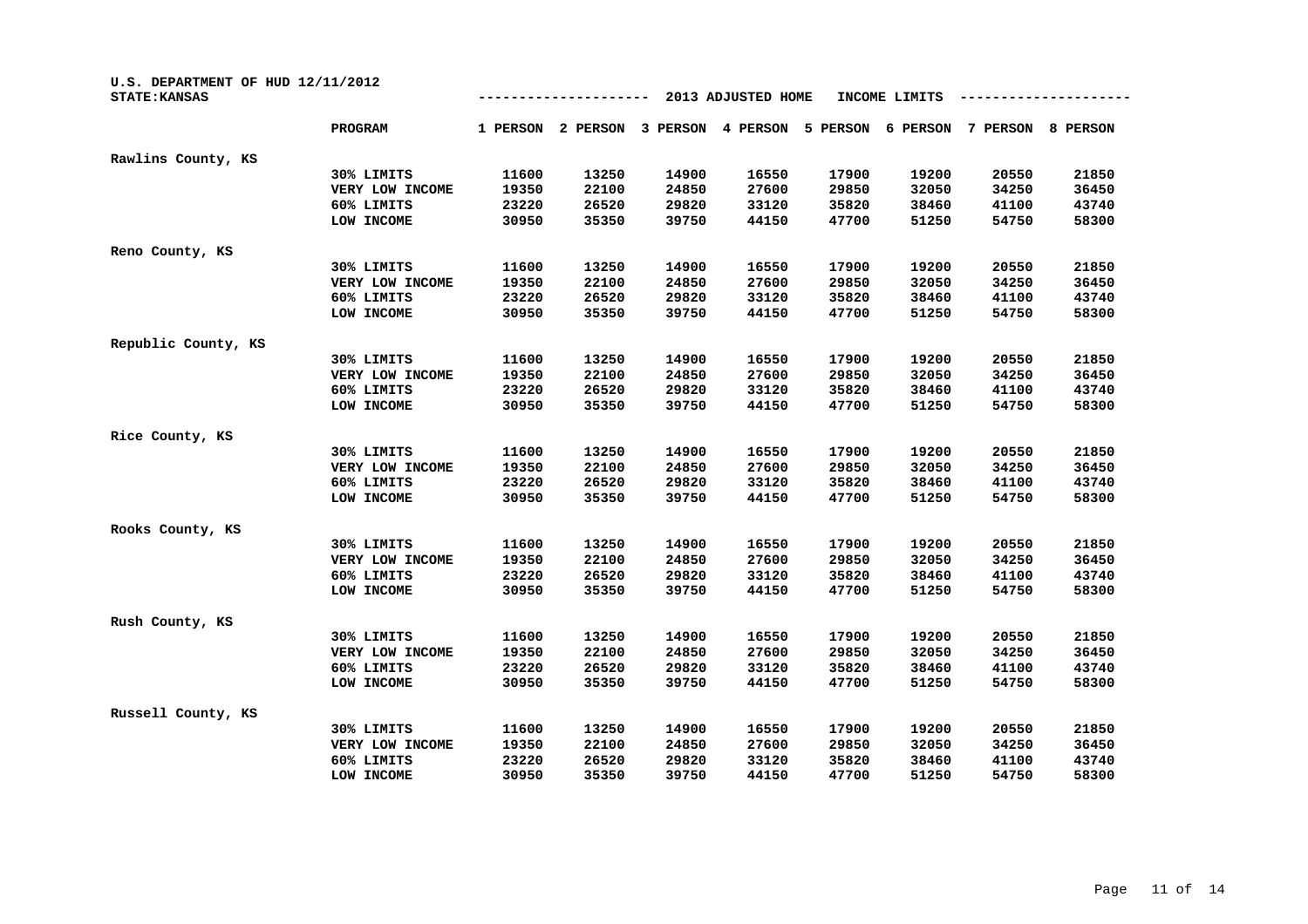| U.S. DEPARTMENT OF HUD 12/11/2012<br><b>STATE: KANSAS</b> |                 |          |          |          | 2013 ADJUSTED HOME |          | INCOME LIMITS |          |          |
|-----------------------------------------------------------|-----------------|----------|----------|----------|--------------------|----------|---------------|----------|----------|
|                                                           | <b>PROGRAM</b>  | 1 PERSON | 2 PERSON | 3 PERSON | 4 PERSON           | 5 PERSON | 6 PERSON      | 7 PERSON | 8 PERSON |
| Saline County, KS                                         |                 |          |          |          |                    |          |               |          |          |
|                                                           | 30% LIMITS      | 12850    | 14650    | 16500    | 18300              | 19800    | 21250         | 22700    | 24200    |
|                                                           | VERY LOW INCOME | 21350    | 24400    | 27450    | 30500              | 32950    | 35400         | 37850    | 40300    |
|                                                           | 60% LIMITS      | 25620    | 29280    | 32940    | 36600              | 39540    | 42480         | 45420    | 48360    |
|                                                           | LOW INCOME      | 34200    | 39050    | 43950    | 48800              | 52750    | 56650         | 60550    | 64450    |
| Scott County, KS                                          |                 |          |          |          |                    |          |               |          |          |
|                                                           | 30% LIMITS      | 14550    | 16600    | 18700    | 20750              | 22450    | 24100         | 25750    | 27400    |
|                                                           | VERY LOW INCOME | 24200    | 27650    | 31100    | 34550              | 37350    | 40100         | 42850    | 45650    |
|                                                           | 60% LIMITS      | 29040    | 33180    | 37320    | 41460              | 44820    | 48120         | 51420    | 54780    |
|                                                           | LOW INCOME      | 38750    | 44250    | 49800    | 55300              | 59750    | 64150         | 68600    | 73000    |
| Seward County, KS                                         |                 |          |          |          |                    |          |               |          |          |
|                                                           | 30% LIMITS      | 11600    | 13250    | 14900    | 16550              | 17900    | 19200         | 20550    | 21850    |
|                                                           | VERY LOW INCOME | 19350    | 22100    | 24850    | 27600              | 29850    | 32050         | 34250    | 36450    |
|                                                           | 60% LIMITS      | 23220    | 26520    | 29820    | 33120              | 35820    | 38460         | 41100    | 43740    |
|                                                           | LOW INCOME      | 30950    | 35350    | 39750    | 44150              | 47700    | 51250         | 54750    | 58300    |
| Sheridan County, KS                                       |                 |          |          |          |                    |          |               |          |          |
|                                                           | 30% LIMITS      | 11800    | 13500    | 15200    | 16850              | 18200    | 19550         | 20900    | 22250    |
|                                                           | VERY LOW INCOME | 19700    | 22500    | 25300    | 28100              | 30350    | 32600         | 34850    | 37100    |
|                                                           | 60% LIMITS      | 23640    | 27000    | 30360    | 33720              | 36420    | 39120         | 41820    | 44520    |
|                                                           | LOW INCOME      | 31500    | 36000    | 40500    | 44950              | 48550    | 52150         | 55750    | 59350    |
| Sherman County, KS                                        |                 |          |          |          |                    |          |               |          |          |
|                                                           | 30% LIMITS      | 11600    | 13250    | 14900    | 16550              | 17900    | 19200         | 20550    | 21850    |
|                                                           | VERY LOW INCOME | 19350    | 22100    | 24850    | 27600              | 29850    | 32050         | 34250    | 36450    |
|                                                           | 60% LIMITS      | 23220    | 26520    | 29820    | 33120              | 35820    | 38460         | 41100    | 43740    |
|                                                           | LOW INCOME      | 30950    | 35350    | 39750    | 44150              | 47700    | 51250         | 54750    | 58300    |
| Smith County, KS                                          |                 |          |          |          |                    |          |               |          |          |
|                                                           | 30% LIMITS      | 11600    | 13250    | 14900    | 16550              | 17900    | 19200         | 20550    | 21850    |
|                                                           | VERY LOW INCOME | 19350    | 22100    | 24850    | 27600              | 29850    | 32050         | 34250    | 36450    |
|                                                           | 60% LIMITS      | 23220    | 26520    | 29820    | 33120              | 35820    | 38460         | 41100    | 43740    |
|                                                           | LOW INCOME      | 30950    | 35350    | 39750    | 44150              | 47700    | 51250         | 54750    | 58300    |
| Stafford County, KS                                       |                 |          |          |          |                    |          |               |          |          |
|                                                           | 30% LIMITS      | 11600    | 13250    | 14900    | 16550              | 17900    | 19200         | 20550    | 21850    |
|                                                           | VERY LOW INCOME | 19350    | 22100    | 24850    | 27600              | 29850    | 32050         | 34250    | 36450    |
|                                                           | 60% LIMITS      | 23220    | 26520    | 29820    | 33120              | 35820    | 38460         | 41100    | 43740    |
|                                                           | LOW INCOME      | 30950    | 35350    | 39750    | 44150              | 47700    | 51250         | 54750    | 58300    |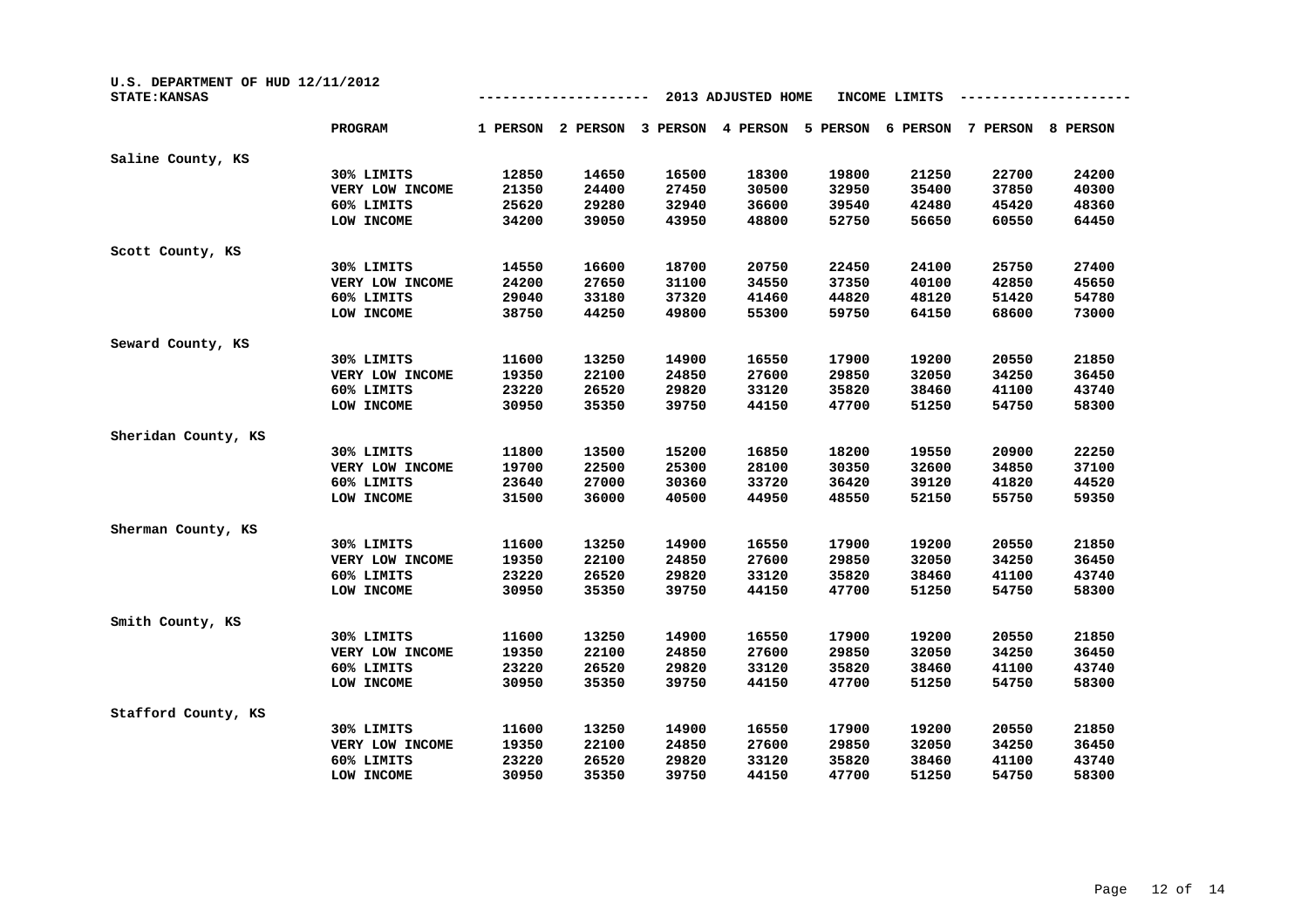| U.S. DEPARTMENT OF HUD 12/11/2012<br><b>STATE: KANSAS</b> |                 | 2013 ADJUSTED HOME<br>INCOME LIMITS |          |          |          |          |          |          |          |
|-----------------------------------------------------------|-----------------|-------------------------------------|----------|----------|----------|----------|----------|----------|----------|
|                                                           | <b>PROGRAM</b>  | 1 PERSON                            | 2 PERSON | 3 PERSON | 4 PERSON | 5 PERSON | 6 PERSON | 7 PERSON | 8 PERSON |
| Stanton County, KS                                        |                 |                                     |          |          |          |          |          |          |          |
|                                                           | 30% LIMITS      | 11600                               | 13250    | 14900    | 16550    | 17900    | 19200    | 20550    | 21850    |
|                                                           | VERY LOW INCOME | 19350                               | 22100    | 24850    | 27600    | 29850    | 32050    | 34250    | 36450    |
|                                                           | 60% LIMITS      | 23220                               | 26520    | 29820    | 33120    | 35820    | 38460    | 41100    | 43740    |
|                                                           | LOW INCOME      | 30950                               | 35350    | 39750    | 44150    | 47700    | 51250    | 54750    | 58300    |
| Stevens County, KS                                        |                 |                                     |          |          |          |          |          |          |          |
|                                                           | 30% LIMITS      | 12250                               | 14000    | 15750    | 17500    | 18900    | 20300    | 21700    | 23100    |
|                                                           | VERY LOW INCOME | 20450                               | 23350    | 26250    | 29150    | 31500    | 33850    | 36150    | 38500    |
|                                                           | 60% LIMITS      | 24540                               | 28020    | 31500    | 34980    | 37800    | 40620    | 43380    | 46200    |
|                                                           | LOW INCOME      | 32700                               | 37350    | 42000    | 46650    | 50400    | 54150    | 57850    | 61600    |
| Thomas County, KS                                         |                 |                                     |          |          |          |          |          |          |          |
|                                                           | 30% LIMITS      | 14200                               | 16200    | 18250    | 20250    | 21900    | 23500    | 25150    | 26750    |
|                                                           | VERY LOW INCOME | 23650                               | 27000    | 30400    | 33750    | 36450    | 39150    | 41850    | 44550    |
|                                                           | 60% LIMITS      | 28380                               | 32400    | 36480    | 40500    | 43740    | 46980    | 50220    | 53460    |
|                                                           | LOW INCOME      | 37800                               | 43200    | 48600    | 54000    | 58350    | 62650    | 67000    | 71300    |
| Trego County, KS                                          |                 |                                     |          |          |          |          |          |          |          |
|                                                           | 30% LIMITS      | 11600                               | 13250    | 14900    | 16550    | 17900    | 19200    | 20550    | 21850    |
|                                                           | VERY LOW INCOME | 19350                               | 22100    | 24850    | 27600    | 29850    | 32050    | 34250    | 36450    |
|                                                           | 60% LIMITS      | 23220                               | 26520    | 29820    | 33120    | 35820    | 38460    | 41100    | 43740    |
|                                                           | LOW INCOME      | 30950                               | 35350    | 39750    | 44150    | 47700    | 51250    | 54750    | 58300    |
| Wallace County, KS                                        |                 |                                     |          |          |          |          |          |          |          |
|                                                           | 30% LIMITS      | 12050                               | 13750    | 15450    | 17150    | 18550    | 19900    | 21300    | 22650    |
|                                                           | VERY LOW INCOME | 20000                               | 22850    | 25700    | 28550    | 30850    | 33150    | 35450    | 37700    |
|                                                           | 60% LIMITS      | 24000                               | 27420    | 30840    | 34260    | 37020    | 39780    | 42540    | 45240    |
|                                                           | LOW INCOME      | 32000                               | 36550    | 41100    | 45650    | 49350    | 53000    | 56650    | 60300    |
| Washington County, KS                                     |                 |                                     |          |          |          |          |          |          |          |
|                                                           | 30% LIMITS      | 11600                               | 13250    | 14900    | 16550    | 17900    | 19200    | 20550    | 21850    |
|                                                           | VERY LOW INCOME | 19350                               | 22100    | 24850    | 27600    | 29850    | 32050    | 34250    | 36450    |
|                                                           | 60% LIMITS      | 23220                               | 26520    | 29820    | 33120    | 35820    | 38460    | 41100    | 43740    |
|                                                           | LOW INCOME      | 30950                               | 35350    | 39750    | 44150    | 47700    | 51250    | 54750    | 58300    |
| Wichita County, KS                                        |                 |                                     |          |          |          |          |          |          |          |
|                                                           | 30% LIMITS      | 11600                               | 13250    | 14900    | 16550    | 17900    | 19200    | 20550    | 21850    |
|                                                           | VERY LOW INCOME | 19350                               | 22100    | 24850    | 27600    | 29850    | 32050    | 34250    | 36450    |
|                                                           | 60% LIMITS      | 23220                               | 26520    | 29820    | 33120    | 35820    | 38460    | 41100    | 43740    |
|                                                           | LOW INCOME      | 30950                               | 35350    | 39750    | 44150    | 47700    | 51250    | 54750    | 58300    |